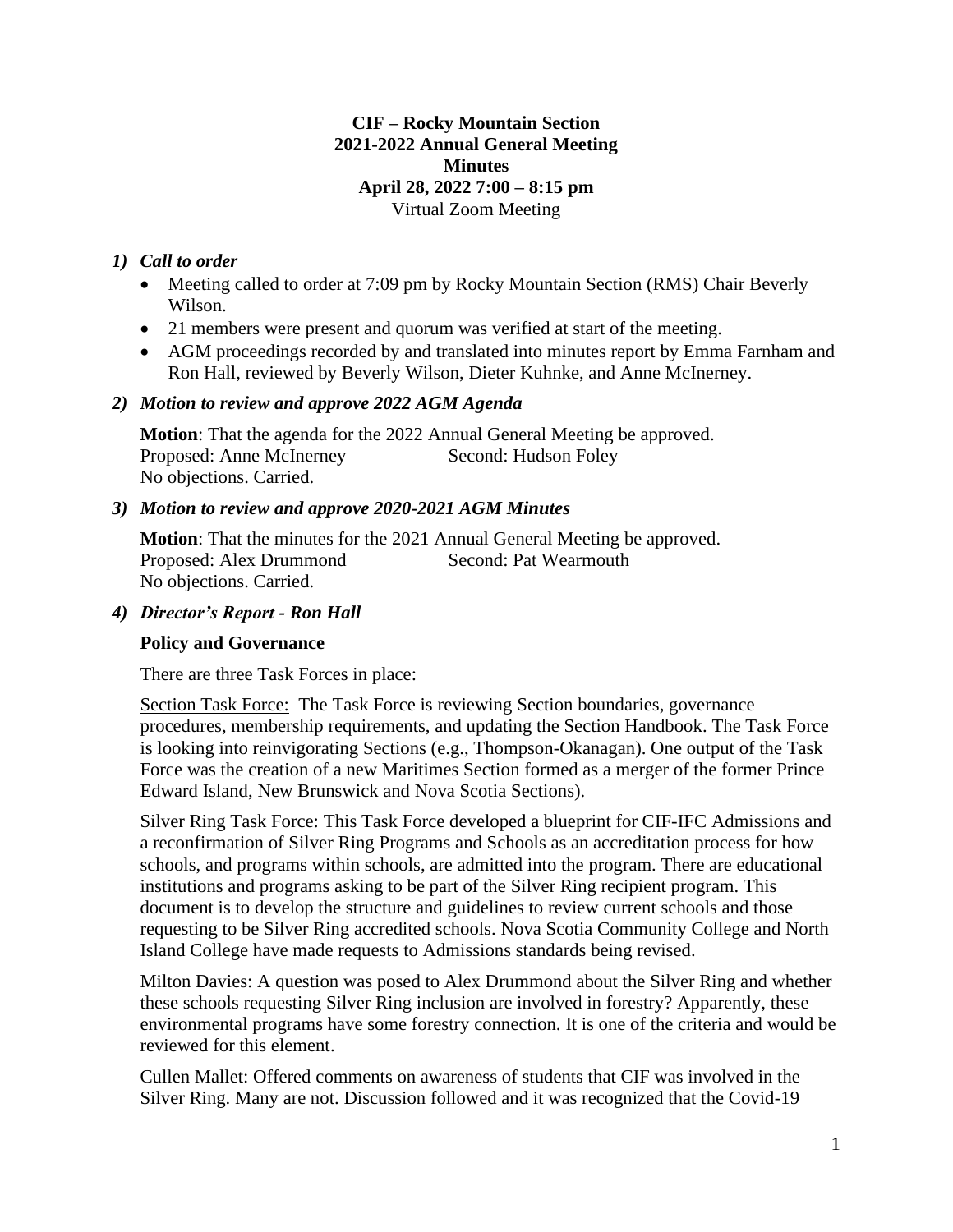pandemic was a primary issue the past two years. This prevented in-person CIF hosting of student events and the annual pizza event when CIF is introduced to the students.

Alex Drummond: At the National level, some thought is to build an endowment to help support silver ring costs. Prince Charles for example, could be asked for seed money.

The Forestry Chronicle Task Force: This Task Force created a journal E-first, and using social media to announce new issues to increase exposure.

National Forest Advocacy Committee: The committee has been active in developing several position papers that have been posted on the national CIF website [\(https://www.cif](https://www.cif-ifc.org/speaking-out/)[ifc.org/speaking-out/\)](https://www.cif-ifc.org/speaking-out/). Advocacy components include media releases, advocacy and outreach, policy and position and forest education.

## **Communications**

There are currently a variety of CIF-IFC communication methods available:

- The Leader magazine and E-Newsletters are available on the member page of the CIF-IFC website and are intended to be completed every six months. The RMS will have an update in the next issue of The Leader to come out this summer.
- E-Lecture series are available on the member page of the CIF-IFC website and are posted weekly:<http://www.cif-ifc.org/e-lectures/> Access to past E-Lectures require member login access.
- The Forestry Chronicle is published quarterly but up until 2014, it was published bimonthly. In 2019, 3 issues were published and in 2020, 2 issues were published. A Task Force is looking to address publication issues.
- The CIF-IFC is also active on social media: Twitter, Facebook, Instagram and LinkedIn.
- Brand Refresh: new CIF-IFC logos, symbolic that the Institute is changing, highly scalable, yet simple in design.
- New CIF-IFC website launched February 1, 2022.
- CIF-IFC has launched new e-store (available under Member Login/Shop).

## **National Awards**

Members and Sections are encouraged to submit nominations for national awards, deadline May  $15<sup>th</sup>$ , 2022. There are two new awards started in 2021, a group and individual CIF gender, diversity and inclusion award. Criteria are posted on the CIF-IFC website [\(https://www.cif-ifc.org/national-awards/\)](https://www.cif-ifc.org/national-awards/).

## **National Annual General Meetings**

- An in-person 2022 National Conference and 114th Annual General Meeting will be held in Sault Ste. Marie, Sept 11-14, 2022 (theme: The New Normal).
- 2023 National Conference will be held in Nanaimo on Vancouver Island, Sept. 24-27th.
- 2024 HAMPCO will be held in St. John's Newfoundland, Sept. 13-18
- 2026: Next available year to hold a joint SAF-CIF Annual Conference

# **National Strategic Plan: available when member logs into their profile:**

2019-2022: Communication, Membership, Sustainability and capacity building, Governance/Leadership, Education Programming and Service Delivery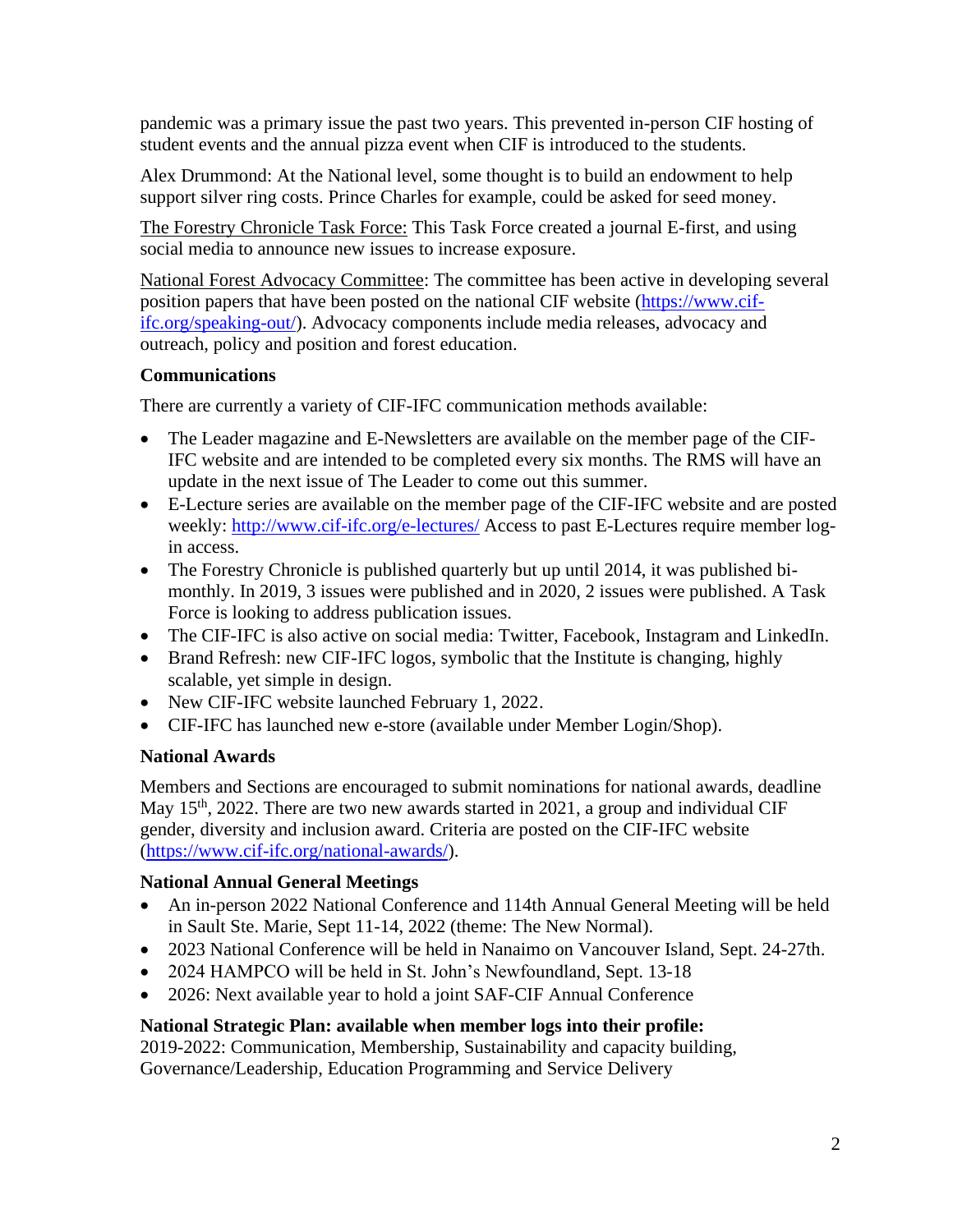High level goals for the CIF-IFC National Strategic Plan (**2022-2025**) are currently being defined:

- 1. Advocacy and Communication
- 2. Membership
- 3. Leadership and capacity building
- 4. Programs and Initiatives
- 5. Education and Outreach

#### **National Institute Financials**

The CIF-IFC National passed its 2020-2021 audit for the year ending on June 30, 2021, that was undertaken by Dean Decaire of BDO in North Bay, Ontario.

Annual funding is being from Canadian Wood Fibre Centre, Environment and Climate Change Canada for two-year (2021-2023) project funded teacher tours across Canada and to update the forestry teaching kits. CIF National has hired a Forest Education Coordinator, Sarah Keating [\(skeating@cif-ifc.org\)](mailto:skeating@cif-ifc.org) to assist in undertaking this project with Sections across the country.

The CIF-IFC applied for the federal government Canadian Emergency Business Account (CEBA) (https://ceba-cuec.ca) program and received a \$40,000 interest free loan. A total of \$30,000 or 75% of the loan has to be re-paid by Dec. 31, 2022, of which \$10,000 may be kept. The funds are reflected as revenue in the 2020/2021 statement and was added to the reserve account. Membership dues continue to decline from 2020-2021 to 2021-2022. Sustaining membership dues and partnership/sponsorship revenue are expected to see significant increases as with miscellaneous revenue (silver rings, swag, etc.).

Salaries are projected to be significantly higher in 2021-2022 in large part due to the increased staffing from successful proposal revenue generation. Travel is also projected to be much larger than the previous year, in part due to travel to the 2022 AGM in Sault Ste. Marie. Significant increased expenses are projected for advertising/promotion, partnership expenses and miscellaneous such as Silver Rings and swag. IT expenses are projected to be much smaller now that the new Logos and website has been completed.

Sustaining Corporate Memberships have continued to come in and a number of applications such as to the Canadian Wood Fibre Centre have been made which has left the CIF-IFC in a positive position financially, despite declining membership. There was a net profit of \$46,799.22 in 2020-21, with a projected surplus of \$5000 for 2021-2022. Based on patterns from the past two financial reports, the small projected surplus in 2021-2022 is likely conservative.

A few examples of funding sources to CIF National include: Canadian Wood Fibre Centre (annual), Canadian Heritage for French translation, Transfer agreement with Forests Ontario for delivering the Ontario Tree Marking Course, Canada summer jobs program for summer coop placements.

#### *5) Committee Reports - Highlights*

#### *a) RMS Chair Report - Beverly Wilson*

In addition to chairing Council, activities completed over the past year included:

• Provided report of Section activities to CIF National Sept. 2021.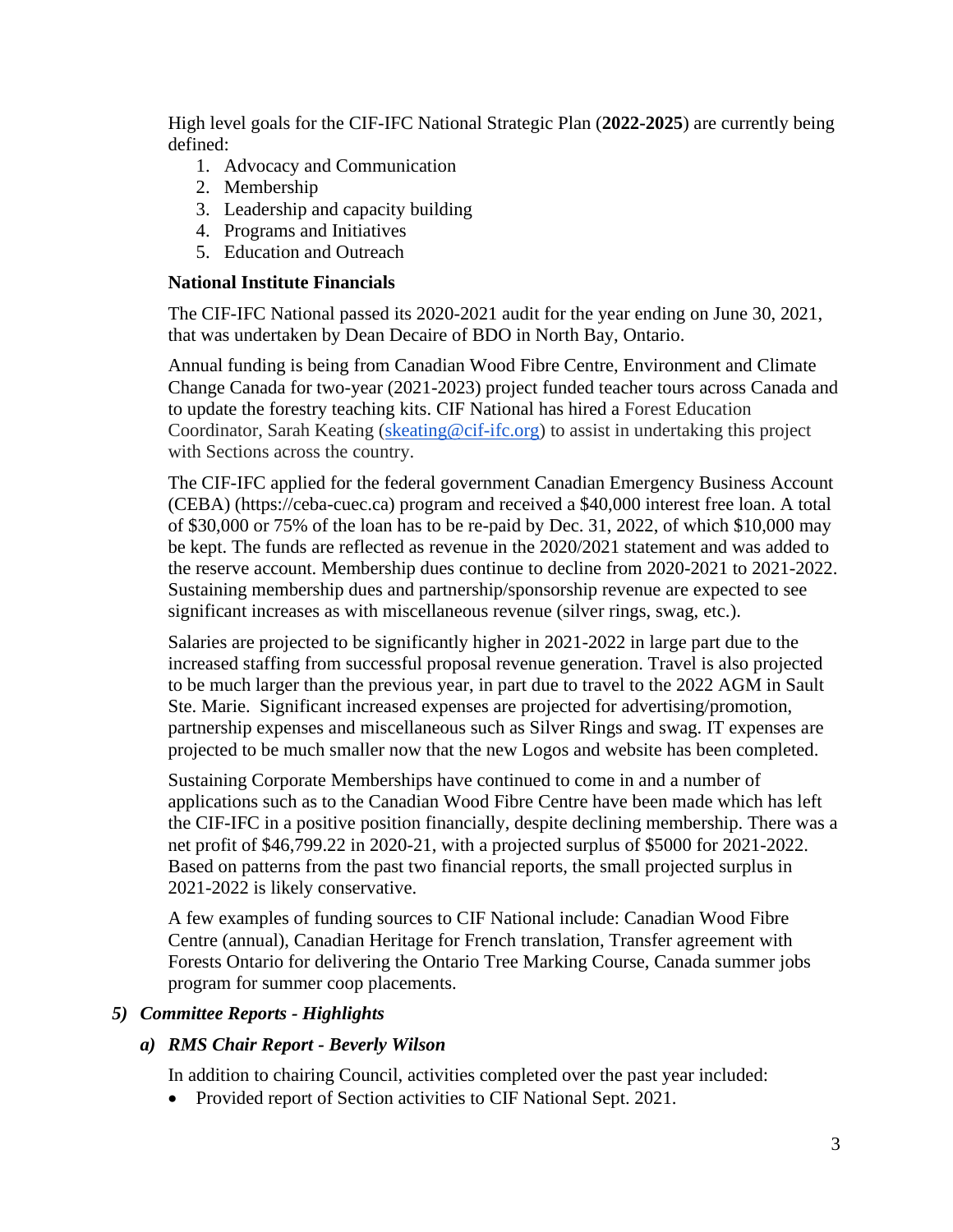- Coordinated a CIF-RMS student membership drive in Nov. 2021 with a half price reduction in student membership fee and a CIF-RMS t-shirt that resulted in 23 new student members.
- Sent out RMS progress report update to the membership in December, 2021.
- Liaised with Inside Education and supported sponsorship for ForestEDWest conference.
- Attended ForestEDWest conference in Canmore March 17-19 as representative of CIF-RMS.
- Attended U of A Forest Society Beer and Chili Night on April 9.
- Presented Silver Rings to NAIT forestry graduates.
- Worked on developing a new RMS logo, building on the new National CIF logo.

## *b) Program Committee - Hudson Foley*

Committee members: Hudson Foley, Julie Benedik, Lindsay Dent

The RMS Section supported two virtual technical sessions this past year.

- The Fall Technical Session Was held on November 25, 2021 on *Climate Change and Forest Management*. Hudson Foley organized the program and Julie Benedik organized the Remo platform. Julie Benedik and Lindsay Dent provided technical support during the event. There were about 76 on-line participants with 8 speakers. Powerpoint and video presentations from the event are available through our website at [http://www.cif-ifc.org/events/cif-rocky-mountain-section-technical-workshop](http://www.cif-ifc.org/events/cif-rocky-mountain-section-technical-workshop-climate-change-forest-management/)[climate-change-forest-management/.](http://www.cif-ifc.org/events/cif-rocky-mountain-section-technical-workshop-climate-change-forest-management/)
- The Spring Technical Session was held on April 21, 2022 entitled, *Indigenous Rights in Forest Management*. The session was organized by Hudson Foley and was attended by 105 registrants and 6 speakers. The Remo virtual conferencing platform was managed by Lindsay Dent. The powerpoint and video presentations from the event are in the process of being made publicly available.

## *c) Social Media Committee – Bentley Fawcett*

Committee members: Bentley Fawcett, Lindsay Dent, Ron Hall

- Since last year's 2021 Annual General Meeting held a year ago on April 29, 2021, there has been 92posts to social media, representing about a post every four days.
- Instagram now has 321 followers (gained 92, +38.36% growth)
- Twitter: now has 122 followers (gained  $13, +11.93\%$  growth)
- Facebook: 133 followers (gained 86, 182.98% growth)
- Linkedin: 28 followers (new since June 2021)
- Information is posted of multiple topics such as the CIF RMS and national events, notices of meetings, nomination of awards and award recipients, forestry and environmental news, photos from the field, forestry content from the University of Alberta and NAIT, and retweets of relevant forestry news in Alberta and elsewhere.
- Improvements this past year included more forestry news stories, increases in followers on all account and using Instagram and Facebook Stories to provide reminders, make reposts, provide updates, share forestry news and content.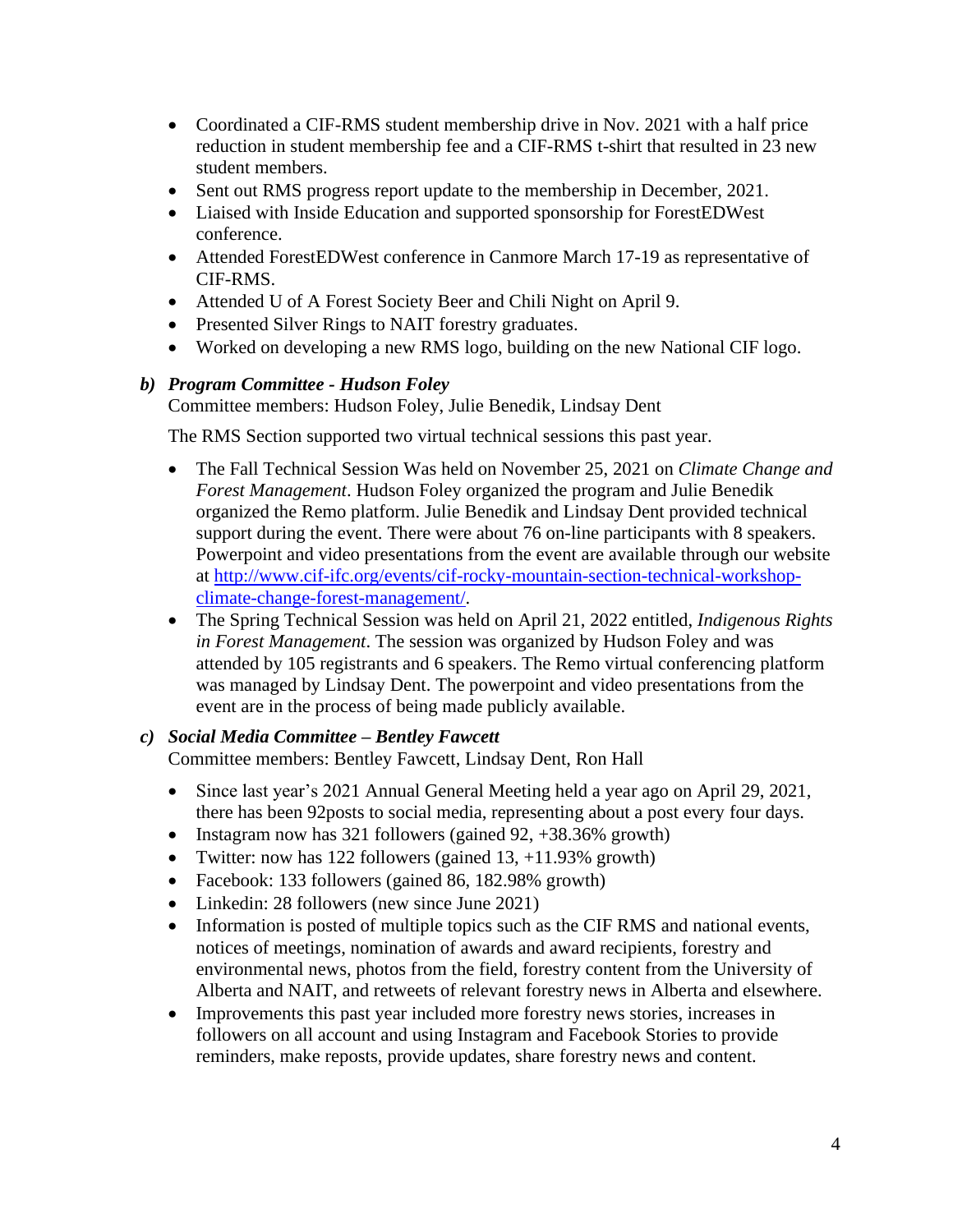- Areas for improvement for the upcoming year include utilizing all accounts features to increase followers and viewers, encouraging member involvement and submissions (news stories, photos, events).
- Members that wish to contribute but aren't on council can join the Social Media Committee.
- Our website automatically displays the most recent tweets and Instagram posts. We would love for our members to follow us and provide submissions with any news stories, photos, links to events, or anything CIF members wishes to share to the forestry community. You can send our way via email and we can get it posted.

# *d) Website – Lindsay Dent*

Committee members: Lindsay Dent, Ron Hall

- Undertakes update of the CIF Rocky Mountain Section website that includes information regarding our Section council, award recipients within Rocky Mountain Section, notification of events with linkages to videos and presentations.
- Provides location for postings of social media links.
- Our website was updated with the new RMS logo

# *e) Membership Committee – Lindsay Dent on behalf of Julie Benedik*

## **CIF National**

- Membership declining steadily from 2023 members in 2014 to 1263 members in 2022.
- Membership levels are starting to stabilize and only decreased from 1270 members in 2021 to 1263 members in 2022.
- National committees formed to help address vision of CIF issues surrounding member recruitment and retention.
- The National membership committee has been working on identifying what members want and have addressed a number of ways to help increase membership:
	- o Updated value statement (to increase value proposition by audience, including students, early-career, mid-career, late-career/retired, ad non-traditional audiences). We now have an updated value statement, although this will be a living document and will continually be updated as needed.
	- o CIF recently underwent a rebrand with a new logo and website.
	- o We have started a membership drive to try to capture new members.
	- o Surveys now go out to non-renewing members to determine why they are not renewing, in order to better understand membership wants to improve the value to members.
	- $\circ$  Time periods with low membership renewal have been identified so that we can find new ways to increase renewals during these times.
	- o Efforts are underway to establish CIF champions at schools and mentors for early career professionals (to better connect with these groups).

## **Rocky Mountain Section**

• RMS is experiencing the same trend as National – a stabilization in membership declines. We've gone from 512 members in 2013 to 242 members in 2022. However, we increased from 237 members in 2021 to 242 members in 2022 (see figure below):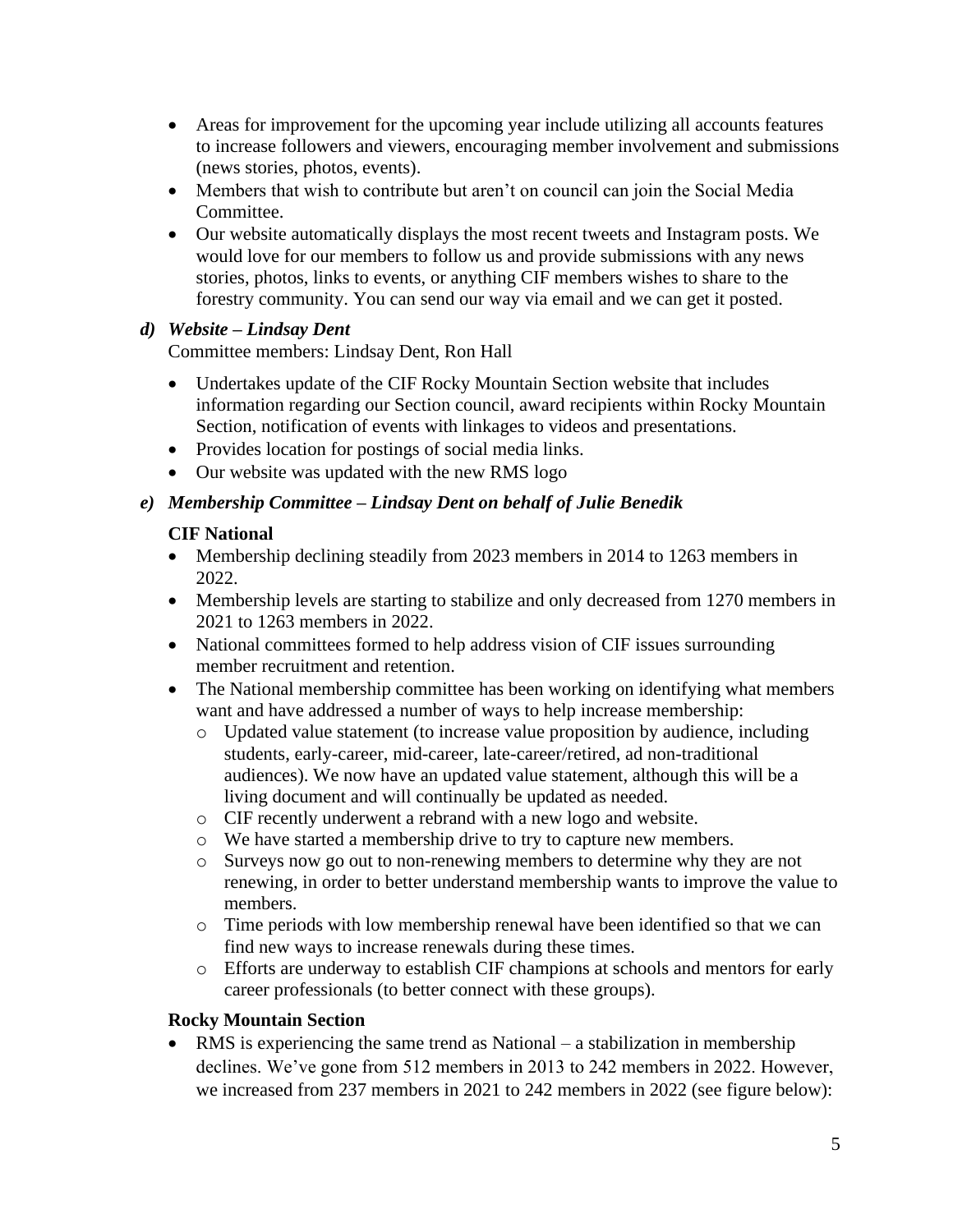

- RMS still comprises a relatively high proportion of membership nationally, approximately 19% of members come from RMS.
- Active members have increased from 155 in 2021 to 163 in 2022.
- Student members have been declining steadily, down from 97 in 2013 to 24 in 2022. However, similar to overall membership trends, numbers have somewhat stabilized and went from 26 in 2021 to 24 in 2022.
- The biggest decrease was between 2016 and 2017 when there were changes to the silver rings, but the issues of early-career professionals not renewing membership after graduation was already evident before then. Hence the need to focus on retaining members after graduation, as outlined in the National membership retention strategies.
- It's difficult to keep recent graduates since AAFMP dues are high and it's a higher priority due to professional registration requirements for employment.
- It seems the strategies being developed and employed at the National and Section levels are already helping to retain membership, and hopefully this continues, and membership increases as we continue to increase the value of membership and better engage students and early-career professionals.

## *f) Awards Committee - Dieter Kuhnke*

Committee members: Dieter Kuhnke, Stan Kavalinas, Mark Kube

The **Tree of Life Award** is to recognize individuals who have made superior, dedicated contributions to sustainable forest management, forest renewal or sustained yield, and integrated forest management. Contributions may comprise any noteworthy achievements in activities undertaken by foresters or others.

The CIF Rocky Mountain Section received 3 nominations for the Tree of Life award of which the Awards Committee reviewed the submissions and selected the two recipients for 2021-2022:

- Bob Winship
- Alex Drummond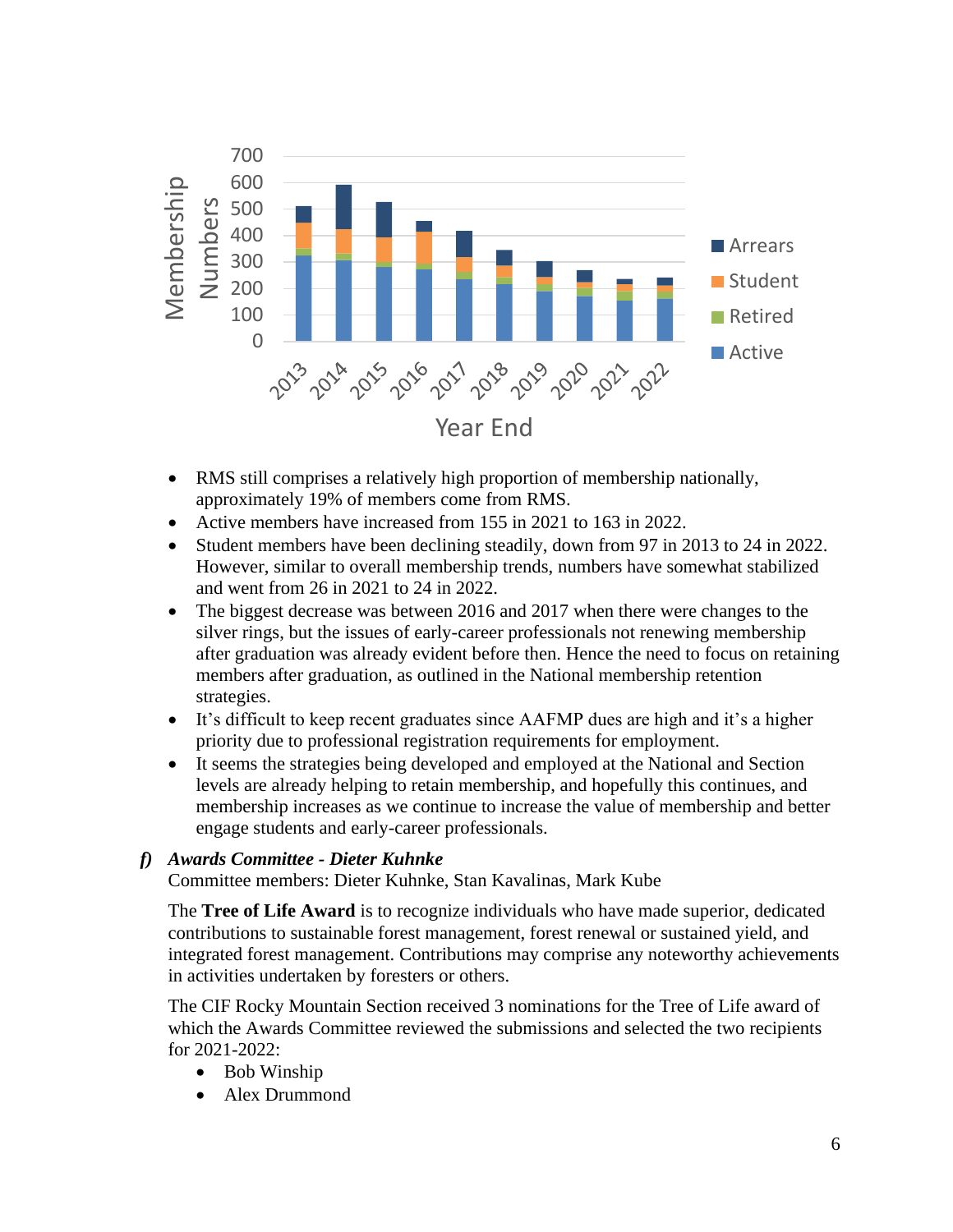Acceptance remarks were made by both Bob and Alex following PowerPoint presentations outlining their careers and achievements.

Bob Winship remarked that there is value in CIF. He feels that Alberta is the place to be. He encouraged CIF-RMS to get leaders and shakers to participate in the Tech Sessions. He noted that we need to save the forestry schools and that he admires those who encourage students to get into forestry.

Alex Drummond commented that he has been a CIF member over 25 years. For him, it has been great to be part of a strong section, to have learned much from serving two terms on Council and from the National Executive. Really like to acknowledge the students and see their development in their careers. He thanked colleagues at U of A, NAIT, Norquest and other colleagues that continue to inspire him like Allen Carroll, Richard Dominy, Mark Pearson, Michel Vallee, Mark Kube, and John Spence. Alex wanted to dedicate his award to the late Jim Beck (whom he considers a mentor, friend, and supervisor).

A number of RMS Student awards were also awarded from the 2020-2021 year that was delayed due to the Covid-19 pandemic. Student awards included:

University of Alberta 2021

- CIF-RMS Bursary (\$700): Aiden Holland
- CIF Gold Medal: Steve Mitchell
- CIF-RMS Field Camp Award (\$200): Jessica Lagroix

Northern Alberta Institute of Technology

- CIF-RMS Bursary: Sydney Ogrodiuk (\$1,250)
- CIF-RMS Aboriginal Bursary: Raven Cardinal (\$1,250)

*Note: CIF Gold Medal and CIF-RMS Book Award have not yet been finalised*

## *g) Student Connections, Charles Nock*

Committee members: Charles Nock, Ashley Lawson

The pandemic prevented the opportunities to hold in-person events such as the CIF Introduction and pizza events. However, the U of A Forest Society, with CIF-RMS support, did hold the Beer and Chili Cook-off Event on Saturday, April 9. Approximately 40 students (from both U of A and NAIT), along with U of A Forestry professors Brad Pinno and Charles Nock and RMS Council members Ron Hall, Bev Wilson and Anne McInerney, tasted more than 9 very different chilis. Director Ron Hall gave a presentation on the value of CIF membership to the students after supper.

The University of Alberta is hoping to have a team for the Student Quiz Bowl at the National AGM.

# *6) Treasurer's Financial Report – Anne McInerney*

The draft 2021/2022 financial statements for RMS were shown at the AGM. As the year end is April 30th, 2022, we will provide the final financial statements by the end of May. Even though there were two volunteers for last year, the financial statements were not submitted for review. Two volunteers are needed to assist in reviewing 2021/2022 financials. Anne will seek out two members to undertake this review.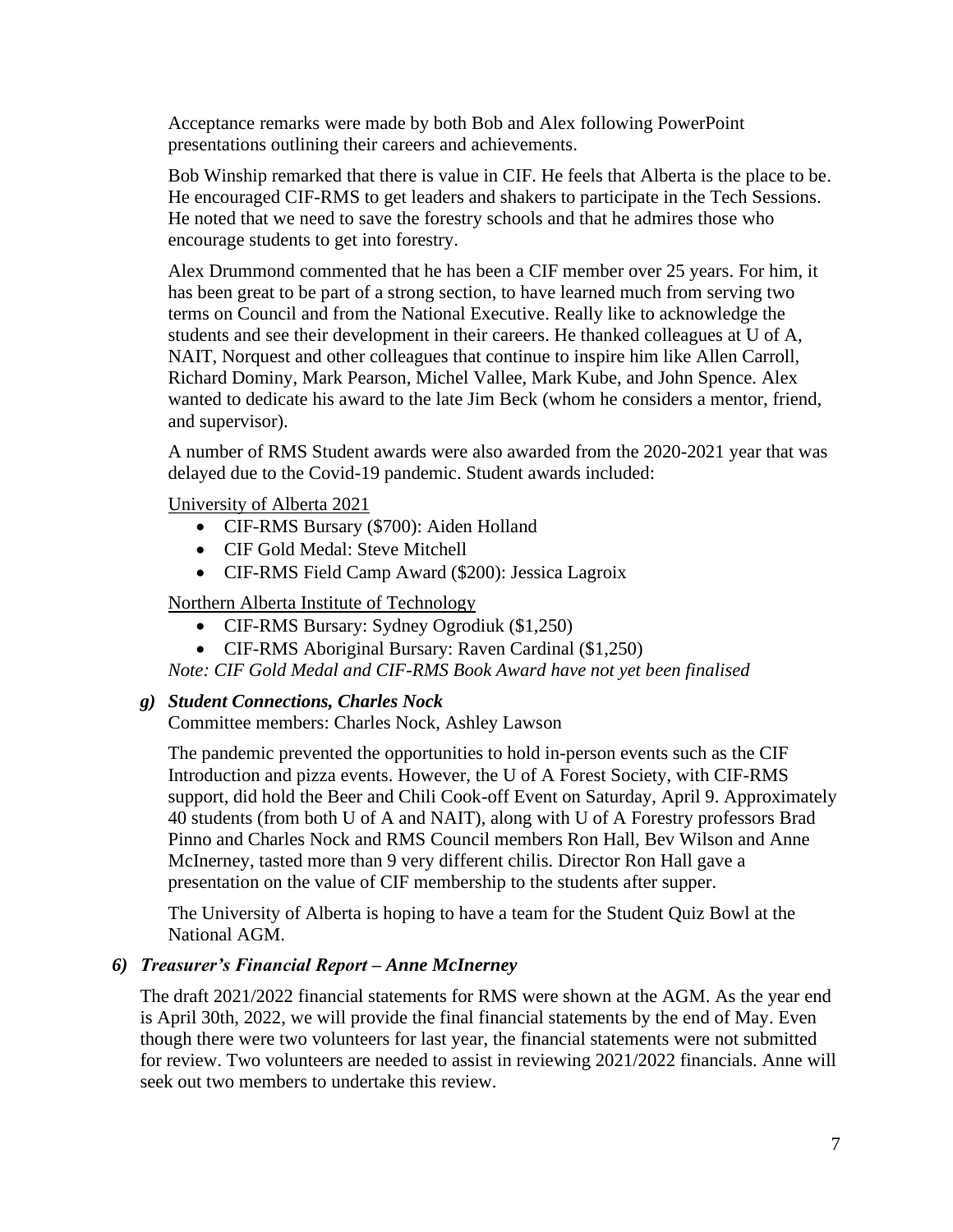There is a smaller amount in our checking account compared to last year and there are some accounts receivable. Overall revenue is down and but expenses started to increase largely due to some in-person student events. We ran a student membership drive and paid for 50% of the first-year membership for new student members.

From the balance sheet, we are currently holding \$9,485.58 in a GIC and \$58,253.49 in the chequing account with total assets of \$67,739 compared to \$74,458 from the year previous. We expect more revenue and expenses from the final Tech session in this fiscal year.

| <b>Assets</b>                       |                 |                |
|-------------------------------------|-----------------|----------------|
|                                     | 2022            | 2021           |
| <b>Current Assets</b>               |                 |                |
| <b>Investment Accounts (GIC)</b>    | 9,485.58        | 9,414.97       |
| <b>Chequing Bank Account</b>        | 58,253.49       | 62,293.76      |
| <b>Total Cash</b>                   | \$<br>67,739.07 | \$71,708.73    |
| <b>Accounts Receivable</b>          |                 | 2,750.00       |
| <b>Total Receivable</b>             |                 | \$<br>2,750.00 |
| <b>Total Current Assets</b>         | \$<br>67,739.07 | \$74,458.73    |
| <b>Total Assets</b>                 |                 | \$74,458.73    |
| <b>Liabilities</b>                  |                 |                |
| Due to                              |                 | $\overline{a}$ |
| <b>Accounts Payable</b>             |                 | 68.75          |
| <b>Total Liabilities</b>            | \$              | \$<br>68.75    |
| <b>Equity</b>                       |                 |                |
| Retained Earning - Previous Year    | 60,084.49       | 54,538.92      |
| <b>Current Earnings</b>             | (3,768.35)      | 5,545.57       |
| <b>Total Equity</b>                 | \$<br>56,316.14 | \$60,084.49    |
| <b>Total Liabilities and Equity</b> | \$<br>56,316.14 | \$60,153.24    |

From the Income Statement, we observe higher member dues for 2021-2022 compared to 2020-2021, reflective of a slight increase in membership. A large portion of our revenue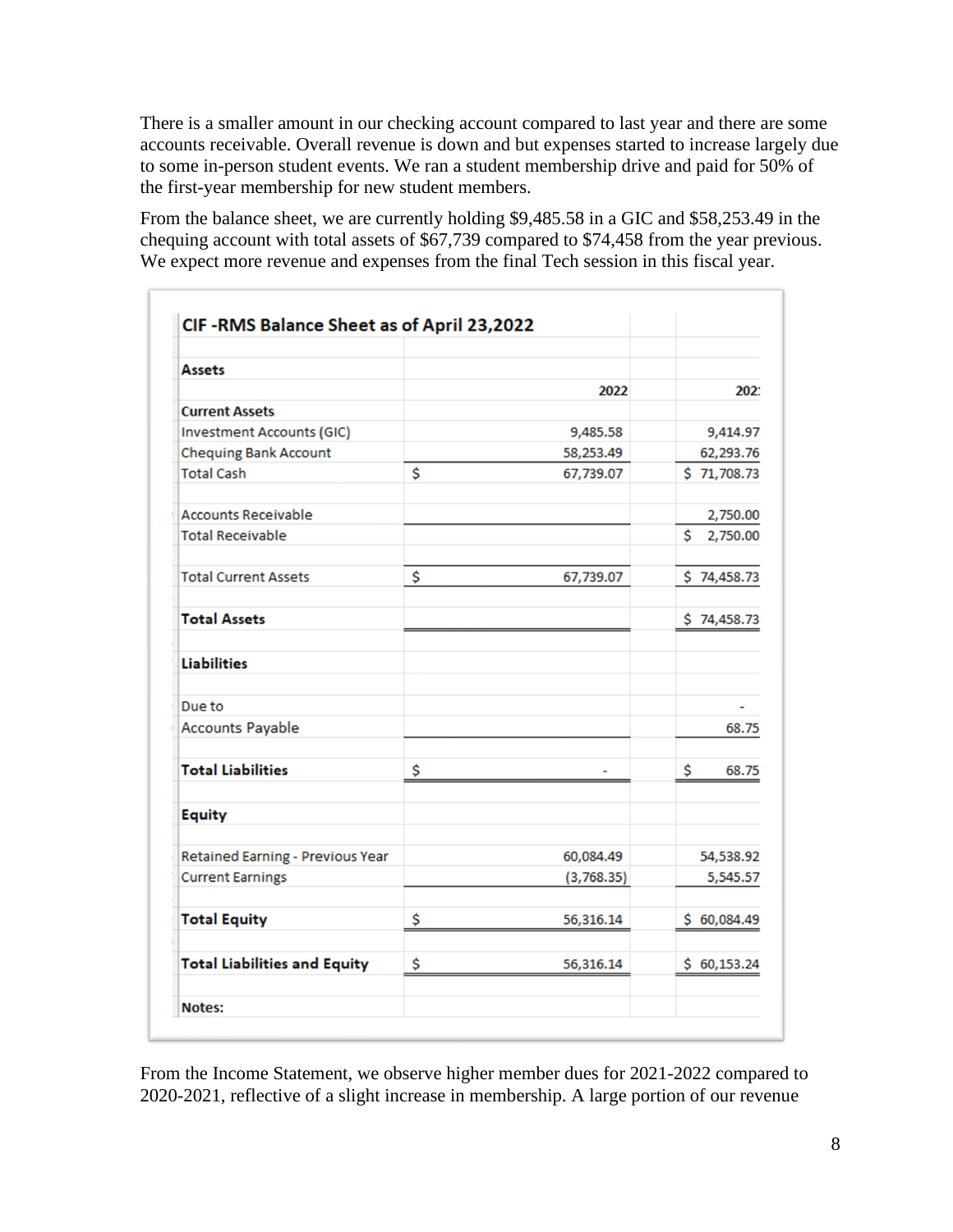previously came from hosting Technical Sessions but this was not be the case for 2021-2022 as a result of the Covid-19 pandemic. As a result, there was a significant reduction in the expenses largely due the reduced costs in hosting virtual Technical Sessions. There was also an increase in student expenses due in-person sponsorship events and the direct support for Silver Rings. Due to the fact that in-person Council meetings have not been possible, they continue to be held virtually which led to the purchase of an annual Zoom license of \$210. It is expected that Council meetings in future will continue to be held virtually.

| <b>CIF Rocky Mountain Section</b>              |                          |                          |
|------------------------------------------------|--------------------------|--------------------------|
| Income Statement May 1, 2021 to April 26, 2022 |                          |                          |
|                                                |                          |                          |
|                                                |                          |                          |
| <u>Revenue</u>                                 | 2022                     | 2021                     |
| Membership Dues                                | 3,846.00                 | 3,759.00                 |
| <b>Technical Sessions</b>                      | 2,205.00                 | 4,760.00                 |
| <b>AGM Profit Share</b>                        | ä,                       |                          |
| Miscellaneous                                  | ÷                        | 10,500.00                |
| <b>GIC Interest</b>                            |                          | 116.23                   |
| <b>TOTAL REVENUE</b>                           | \$<br>6,051.00           | \$19,135.23              |
|                                                |                          |                          |
| <b>Expenses</b>                                |                          |                          |
| <b>Program Expenses</b>                        |                          |                          |
| <b>AGM</b> - National                          | 66.15                    | 40.29                    |
| AGM - RMS                                      | ÷.                       | ÷.                       |
| FILS Sponsorship&ForestEdWest                  | 2,500.00                 | 500.00                   |
| Fundraising, Donations & Awards                | 328.93                   |                          |
| <b>HAMPCO</b>                                  | ÷                        | $\overline{\phantom{a}}$ |
| <b>FWB</b>                                     | ÷.                       | 1,273.97                 |
| Miscellaneous (gifts, framing)                 | $\overline{\phantom{m}}$ |                          |
| <b>RMS Council Meetings</b>                    | ÷.                       |                          |
| <b>Technical Sessions</b>                      | 708.90                   | 5,032.29                 |
| <b>Misc Expenses</b>                           | 594.47                   |                          |
| Tree of Life Awards                            |                          | 88.42                    |
| Travel                                         | ä,                       |                          |
| <b>Total Program Expenses</b>                  | \$<br>4,198.45           | \$<br>6,934.97           |
|                                                |                          |                          |
| <b>Student Expenses</b>                        |                          |                          |
| <b>AGM</b> - National                          |                          |                          |
| <b>CIF National Rings</b>                      | 2,982.10                 | 2,784.00                 |
| Donations                                      |                          |                          |
| First Year Membership                          | 787.50                   | 742.44                   |
| Post Secondary Awards                          | 200.00                   | 642.50                   |
| <b>Student Grad Support</b>                    |                          |                          |
| <b>Student Events</b>                          | 1,288.05                 |                          |
| <b>Total Student Expense</b>                   | \$<br>5,257.65           | \$<br>4,168.94           |
|                                                |                          |                          |
| <b>Total Operation Expense</b>                 | \$<br>9,456.10           | \$11,103.91              |
|                                                |                          |                          |
| <b>General &amp; Administrative Expenses</b>   |                          |                          |
| Accounting & Legal                             |                          |                          |
| <b>Advertising &amp; Promotion</b>             |                          |                          |
| Interest & Banking Charges                     | 63.00                    |                          |
| Miscellaneous                                  |                          |                          |
| <b>Council Expenses</b>                        |                          | 210.00                   |
| Office Expenses                                | 300.25                   | 2,275.75                 |
| <b>Total G&amp;A Expense</b>                   | \$<br>363.25             | 2,485.75<br>\$           |
|                                                |                          |                          |
| <b>TOTAL EXPENSE</b>                           | \$<br>9,819.35           | \$13,589.66              |
| <b>NET INCOME (LOSS)</b>                       | \$<br>(3,768.35)         | 5,545.57<br>\$.          |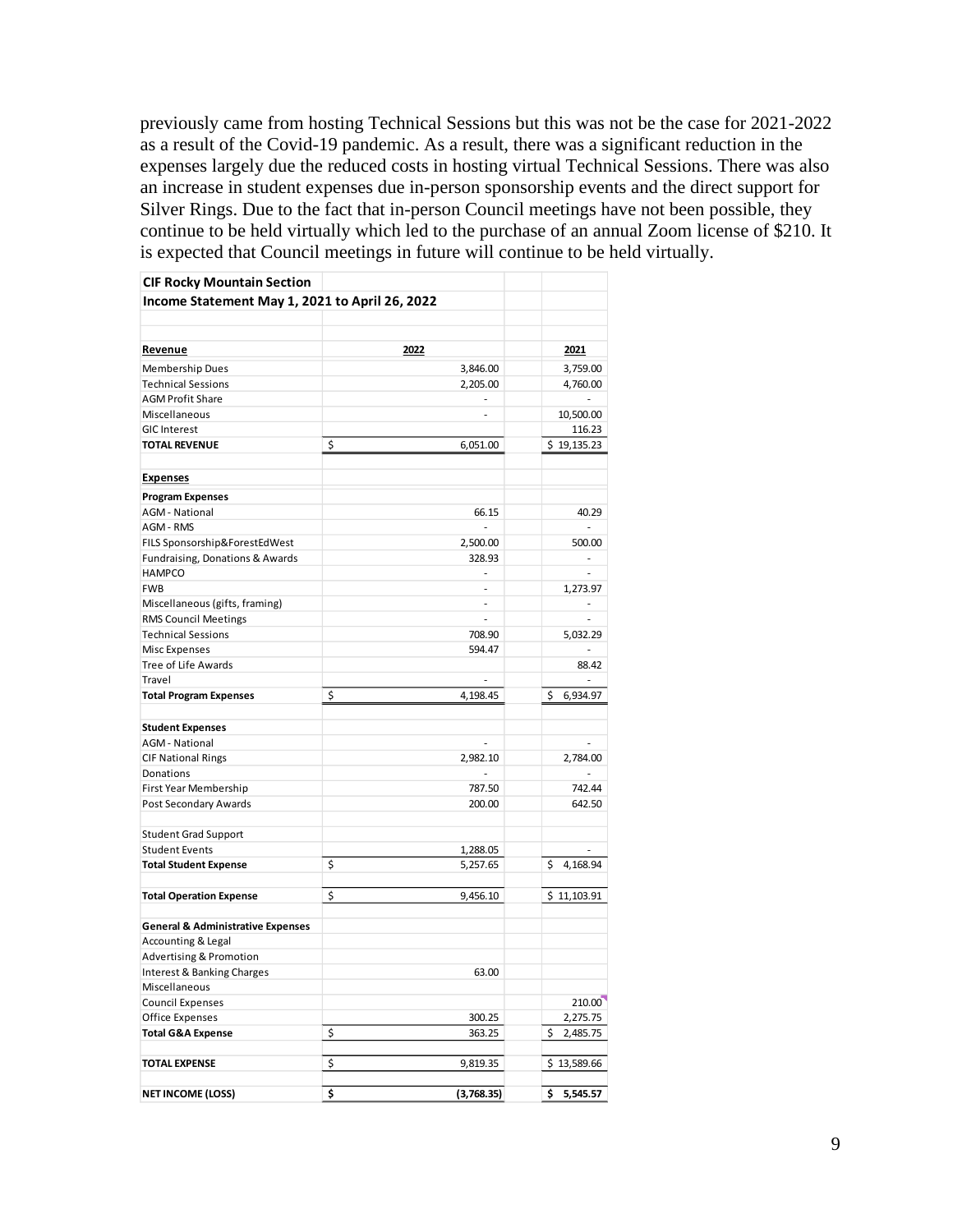There is a projected budget deficit of \$10,350 with the proposed 2022/2023 budget but this depends heavily on the cost of upcoming Technical Sessions which have yet to be planned. We are anticipating in-person events can resume and expect that both Tech Sessions may also be held as live events. The proposed 2022/2023 budget can be summarized as follows (can be seen below in detail):

| RMS Proposed Budget 2022/23                |               |                           |  |  |
|--------------------------------------------|---------------|---------------------------|--|--|
|                                            |               |                           |  |  |
| Revenue                                    |               | <b>Comments</b>           |  |  |
| <b>Membership Dues</b>                     | \$3,500.00    | similar to 2021-22        |  |  |
| <b>Technical Sessions</b>                  | \$13,000.00   | 2 live sessions           |  |  |
| External funding for technical session     | \$14,000.00   | From industry             |  |  |
| Interest                                   | \$100.00      | Estimate                  |  |  |
| Other revenue                              |               | Donations, display booths |  |  |
| <b>Total Revenues</b>                      | \$30,600.00   |                           |  |  |
|                                            |               |                           |  |  |
| <b>Expenses</b>                            |               |                           |  |  |
| Core Activities Funded From Revenues       |               |                           |  |  |
| Bank service charges                       | \$100.00      | Service fees              |  |  |
| Accounting and legal                       | \$            | Volunteer                 |  |  |
| Office (postage)                           | \$20.00       | Stamps                    |  |  |
| <b>Technical Sessions</b>                  | \$26,000.00   | Venue, Video services     |  |  |
| Travel (Director, Chair, Council)          | \$2,500.00    | <b>Fall 2022</b>          |  |  |
| National AGM participation                 | \$250.00      |                           |  |  |
| Council meeting expenses                   | \$250.00      | Zoom subscription + Cloud |  |  |
| FILS sponsorship, U of A                   | \$500.00      |                           |  |  |
| Website hosting                            | \$300.00      |                           |  |  |
| Website maintenance                        | \$1,200.00    |                           |  |  |
| Post secondary awards (UofA / NAIT Prizes) | \$650.00      |                           |  |  |
| Student support - Silver Rings             | \$4,000.00    | UofA and NAIT             |  |  |
| Student activities - chili and beer        | \$1,500.00    |                           |  |  |
| Student activities - quiz bowl             | \$2,500.00    | In person 2022            |  |  |
| Other donations, awards (AB                |               |                           |  |  |
| Envirothon, ForestEdWest, etc.)            | \$1,000.00    |                           |  |  |
| Misc (award frames, gifts, t-shirts)       | \$180.00      |                           |  |  |
| Other                                      | \$            |                           |  |  |
|                                            |               |                           |  |  |
| <b>Total Expenses</b>                      | \$40,950.00   |                           |  |  |
|                                            |               |                           |  |  |
| Net Income (Loss)                          | $-$10,350.00$ |                           |  |  |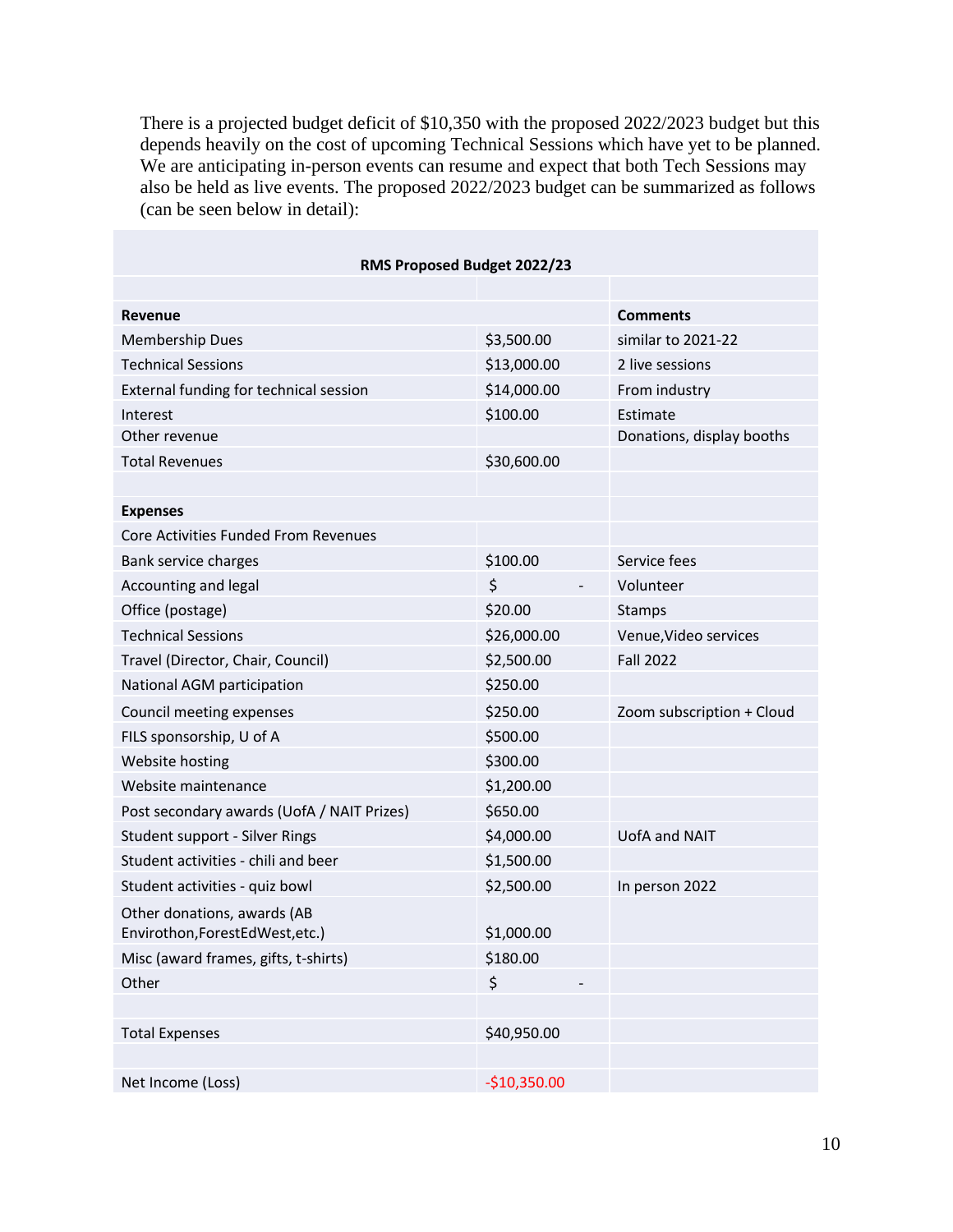- \$30,600 revenue, \$3,500 membership dues, \$13,000 technical session revenue, \$14,000 industry sponsorships and \$100 interest from GIC.
- Expenses include those such as the Tech Sessions, Council meeting expenses (e.g., Zoom license, Google drive cloud storage), support of FILS, maintenance of the RMS website and student awards.
- Other expenses mostly relate to student support and include \$4,000 for the Silver Rings and miscellaneous items like Student Beer and Chili expenses.

Mark Kube and Teresa Stokes went through the previous 3 years of statements. Thank you for their review and comments.

#### *7) Resolutions, questions, and comments from the Membership – Bev Wilson*

No resolutions were received from members ahead of time. No resolutions were received from the floor.

#### *8) 2022-2023 RMS Council - Bev Wilson*

The 2021/2022 slate is presented as follows:

| Director           | Bev Wilson                      |
|--------------------|---------------------------------|
| Chair              | <b>Hudson Foley</b>             |
| Vice Chair         | Milton Davies (Incoming)        |
| Treasurer          | Anne McInerney                  |
| Councilor          | Julie Benedik                   |
| Councilor          | Dieter Khunke                   |
| Councilor          | <b>Charles Nock</b>             |
| Councilor          | Emma Farnham                    |
| Councilor          | <b>Lindsay Dent</b>             |
| Councilor          | <b>Bentley Fawcett</b>          |
| Councilor          | <b>Charles Nock</b>             |
| <b>Student Rep</b> | Madi Lieske (U of A Senior Rep) |
| <b>Student Rep</b> | Cullen Mallet (NAIT Senior Rep) |
| Student Rep        | TBD (U of A Junior Rep)         |
| <b>Student Rep</b> | TBD (NAIT Junior Rep)           |
| $\mathbf{L}$       | $\cdots$ $\cdots$ $\cdots$      |

Outgoing RMS Council and Student Members: Ron Hall Jake Atkinson (U of A student rep) Zach Hansen (NAIT student rep)

Bev Wilson thanked everyone for serving on CIF-RMS Council

**Motion:** To accept the 2022/2023 council as presented. Proposed: Hudson Foley Second: Bentley Fawcett No objections. Carried.

Bev thanked Ron for extra work and time he put in this past year serving an extra year on RMS Council. Also grateful to Milton Davies for stepping up and taking on the position of Vice-chair.